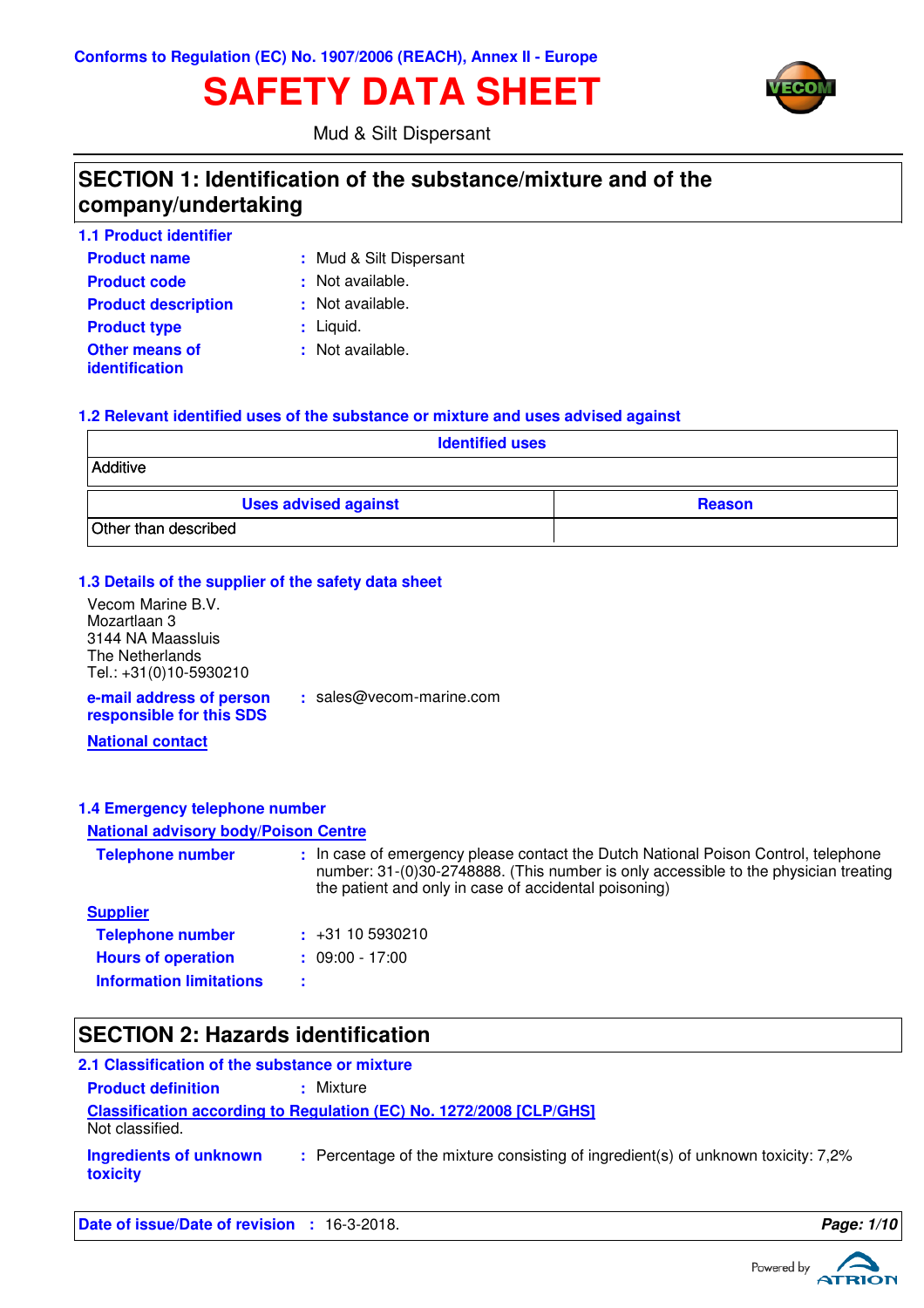## **SECTION 2: Hazards identification**

| : Percentage of the mixture consisting of ingredient(s) of unknown hazards to the<br>Ingredients of unknown<br>aquatic environment: 7,2%<br>ecotoxicity |  |
|---------------------------------------------------------------------------------------------------------------------------------------------------------|--|
|---------------------------------------------------------------------------------------------------------------------------------------------------------|--|

### **Classification according to Directive 1999/45/EC [DPD]**

The product is not classified as dangerous according to Directive 1999/45/EC and its amendments.

**Classification :** Not classified.

See Section 16 for the full text of the R phrases or H statements declared above.

See Section 11 for more detailed information on health effects and symptoms.

| <b>2.2 Label elements</b>                                            |                                                     |
|----------------------------------------------------------------------|-----------------------------------------------------|
| <b>Signal word</b>                                                   | : No signal word.                                   |
| <b>Hazard statements</b>                                             | : No known significant effects or critical hazards. |
| <b>Precautionary statements</b>                                      |                                                     |
| <b>Prevention</b>                                                    | : Not applicable.                                   |
| <b>Response</b>                                                      | : Not applicable.                                   |
| <b>Storage</b>                                                       | : Not applicable.                                   |
| <b>Disposal</b>                                                      | : Not applicable.                                   |
| <b>Supplemental label</b><br>elements                                | : Not applicable.                                   |
| <b>Special packaging requirements</b>                                |                                                     |
| <b>Containers to be fitted</b><br>with child-resistant<br>fastenings | : Not applicable.                                   |
| <b>Tactile warning of danger</b>                                     | : Not applicable.                                   |
| 2.3 Other hazards                                                    |                                                     |
| Other hazards which do                                               | : Not available.                                    |

## **SECTION 3: Composition/information on ingredients**

**Substance/mixture :** Mixture

**not result in classification**

There are no ingredients present which, within the current knowledge of the supplier and in the concentrations applicable, are classified as hazardous to health or the environment, are PBTs or vPvBs or have been assigned a workplace exposure limit and hence require reporting in this section.

## **SECTION 4: First aid measures**

### If swallowed, seek medical advice immediately and show the container or label. Keep person warm and at rest. Do not induce vomiting. Check for and remove any contact lenses. Immediately flush eyes with running water **:** for at least 15 minutes, keeping eyelids open. Seek immediate medical attention. Remove contaminated clothing and shoes. Wash skin thoroughly with soap and **:** water or use recognised skin cleanser. Do NOT use solvents or thinners. Remove to fresh air. Keep person warm and at rest. If not breathing, if breathing is **:** irregular or if respiratory arrest occurs, provide artificial respiration or oxygen by trained personnel. General **In all cases of doubt, or when symptoms persist**, seek medical attention. Never give anything by mouth to an unconscious person. If unconscious, place in recovery position and seek medical advice. **Skin contact 4.1 Description of first aid measures Ingestion Inhalation Eye contact : Protection of first-aiders** : No action shall be taken involving any personal risk or without suitable training.

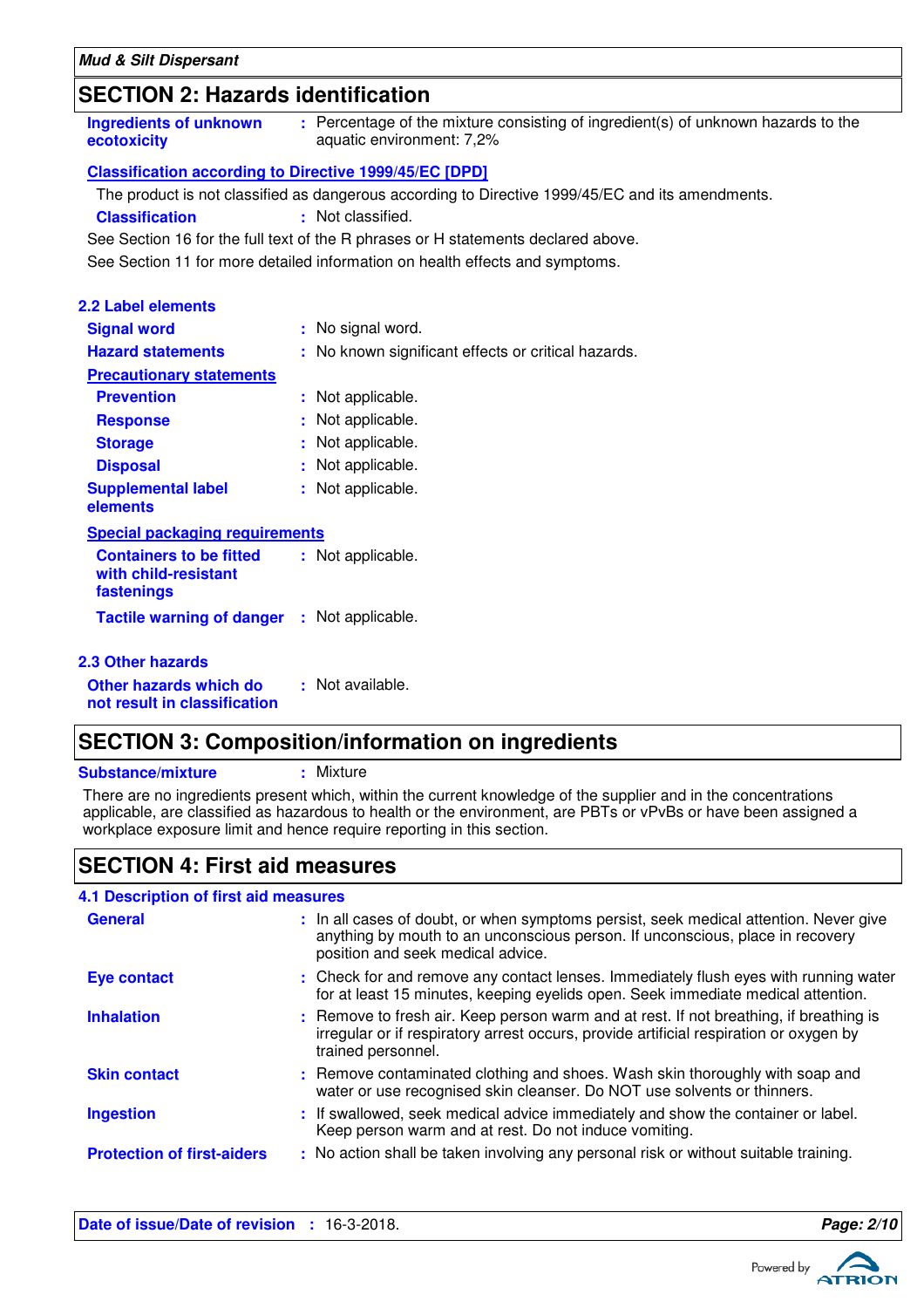## **SECTION 4: First aid measures**

**4.2 Most important symptoms and effects, both acute and delayed**

There are no data available on the preparation itself. The preparation is not classified as dangerous according to Directive 1999/45/EC and its amendments.

Repeated or prolonged contact with the preparation may cause removal of natural fat from the skin, resulting in nonallergic contact dermatitis and absorption through the skin. If splashed in the eyes, the liquid may cause irritation and reversible damage.

### **4.3 Indication of any immediate medical attention and special treatment needed**

| <b>Notes to physician</b>  | : Treat symptomatically. Contact poison treatment specialist immediately if large<br>quantities have been ingested or inhaled. |
|----------------------------|--------------------------------------------------------------------------------------------------------------------------------|
| <b>Specific treatments</b> | : No specific treatment.                                                                                                       |

See toxicological information (Section 11)

**Special protective**

**equipment for fire-fighters**

| <b>SECTION 5: Firefighting measures</b>                                               |                                                                                                                              |  |
|---------------------------------------------------------------------------------------|------------------------------------------------------------------------------------------------------------------------------|--|
| 5.1 Extinguishing media<br><b>Suitable extinguishing</b><br>media                     | $:$ Recommended: alcohol-resistant foam, $CO2$ , powders, water spray.                                                       |  |
| <b>Unsuitable extinguishing</b><br>media                                              | : Do not use water jet.                                                                                                      |  |
|                                                                                       | 5.2 Special hazards arising from the substance or mixture                                                                    |  |
| <b>Hazards from the</b><br>substance or mixture                                       | : Fire will produce dense black smoke. Exposure to decomposition products may<br>cause a health hazard.                      |  |
| <b>Hazardous thermal</b><br>decomposition products                                    | : Decomposition products may include the following materials: carbon monoxide,<br>carbon dioxide, smoke, oxides of nitrogen. |  |
| 5.3 Advice for firefighters<br><b>Special protective actions</b><br>for fire-fighters | : Cool closed containers exposed to fire with water. Do not release runoff from fire to<br>drains or watercourses.           |  |

## **SECTION 6: Accidental release measures**

## **6.1 Personal precautions, protective equipment and emergency procedures**

| For non-emergency<br>personnel                                         | : Exclude sources of ignition and ventilate the area. Avoid breathing vapour or mist.<br>Refer to protective measures listed in sections 7 and 8.                                                                                                                                  |
|------------------------------------------------------------------------|------------------------------------------------------------------------------------------------------------------------------------------------------------------------------------------------------------------------------------------------------------------------------------|
| For emergency responders                                               | : If specialised clothing is required to deal with the spillage, take note of any<br>information in Section 8 on suitable and unsuitable materials. See also the<br>information in "For non-emergency personnel".                                                                  |
| <b>6.2 Environmental</b><br>precautions                                | : Do not allow to enter drains or watercourses. If the product contaminates lakes,<br>rivers, or sewers, inform the appropriate authorities in accordance with local<br>regulations.                                                                                               |
| <b>6.3 Methods and materials</b><br>for containment and<br>cleaning up | : Contain and collect spillage with non-combustible, absorbent material e.g. sand,<br>earth, vermiculite or diatomaceous earth and place in container for disposal<br>according to local regulations (see section 13). Preferably clean with a detergent.<br>Avoid using solvents. |

**:** Appropriate breathing apparatus may be required.

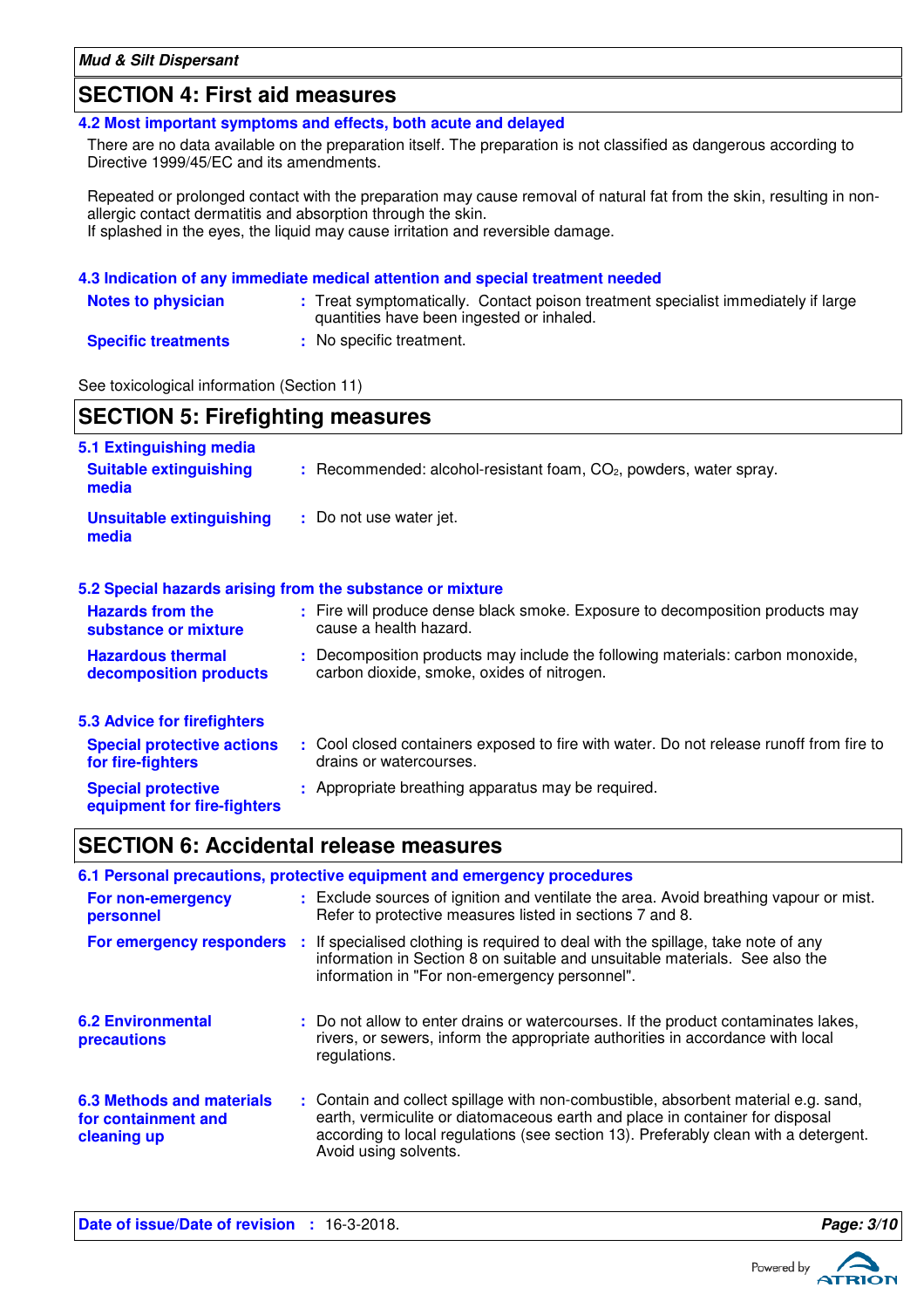## **SECTION 6: Accidental release measures**

| 6.4 Reference to other | : See Section 1 for emergency contact information.                          |
|------------------------|-----------------------------------------------------------------------------|
| sections               | See Section 8 for information on appropriate personal protective equipment. |
|                        | See Section 13 for additional waste treatment information.                  |

## **SECTION 7: Handling and storage**

The information in this section contains generic advice and guidance. The list of Identified Uses in Section 1 should be consulted for any available use-specific information provided in the Exposure Scenario(s).

| <b>7.1 Precautions for safe</b><br>handling                                          | : Avoid contact with skin and eyes. Avoid inhalation of vapour, spray or mist.<br>Eating, drinking and smoking should be prohibited in areas where this material is<br>handled, stored and processed.<br>Put on appropriate personal protective equipment (see Section 8).<br>Never use pressure to empty. Container is not a pressure vessel.<br>Always keep in containers made from the same material as the original one.<br>Comply with the health and safety at work laws. |
|--------------------------------------------------------------------------------------|---------------------------------------------------------------------------------------------------------------------------------------------------------------------------------------------------------------------------------------------------------------------------------------------------------------------------------------------------------------------------------------------------------------------------------------------------------------------------------|
| <b>7.2 Conditions for safe</b><br>storage, including any<br><i>incompatibilities</i> | : Store in accordance with local regulations.<br>Notes on joint storage<br>Keep away from: oxidising agents, strong alkalis, strong acids.<br>Additional information on storage conditions<br>Observe label precautions. Store in a dry, cool and well-ventilated area. Keep<br>container tightly closed.<br>No smoking. Prevent unauthorised access. Containers that have been opened must<br>be carefully resealed and kept upright to prevent leakage.                       |
| 7.3 Specific end use(s)                                                              |                                                                                                                                                                                                                                                                                                                                                                                                                                                                                 |
| <b>Recommendations</b>                                                               | : Not available.                                                                                                                                                                                                                                                                                                                                                                                                                                                                |
| Industrial sector specific<br><b>solutions</b>                                       | : Not available.                                                                                                                                                                                                                                                                                                                                                                                                                                                                |

## **SECTION 8: Exposure controls/personal protection**

The information in this section contains generic advice and guidance. The list of Identified Uses in Section 1 should be consulted for any available use-specific information provided in the Exposure Scenario(s).

### **8.1 Control parameters**

### **Occupational exposure limits**

No exposure limit value known.

**Recommended monitoring procedures** If this product contains ingredients with exposure limits, personal, workplace **:** atmosphere or biological monitoring may be required to determine the effectiveness of the ventilation or other control measures and/or the necessity to use respiratory protective equipment. Reference should be made to European Standard EN 689 for methods for the assessment of exposure by inhalation to chemical agents and national guidance documents for methods for the determination of hazardous substances.

### **Derived effect levels**

No DELs available.

### **Predicted effect concentrations**

No PECs available.

### **8.2 Exposure controls**

| <b>Appropriate engineering</b> |  |
|--------------------------------|--|
| controls                       |  |

Provide adequate ventilation. Where reasonably practicable, this should be achieved **:** by the use of local exhaust ventilation and good general extraction.

**Individual protection measures**

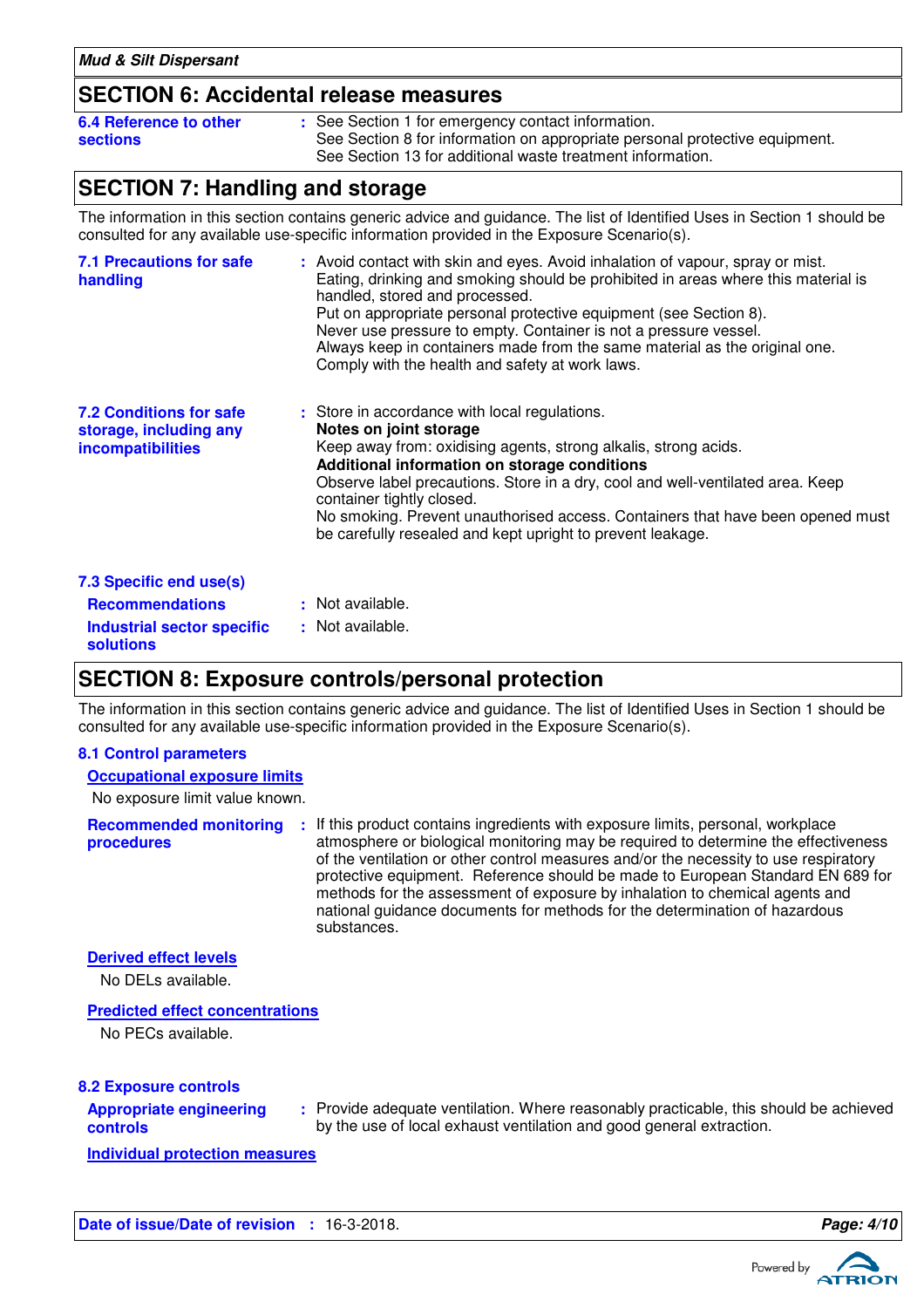## **SECTION 8: Exposure controls/personal protection**

| <b>Hygiene measures</b>                   | : Wash hands, forearms and face thoroughly after handling chemical products, before<br>eating, smoking and using the lavatory and at the end of the working period.<br>Appropriate techniques should be used to remove potentially contaminated clothing.<br>Wash contaminated clothing before reusing. Ensure that eyewash stations and<br>safety showers are close to the workstation location. |  |
|-------------------------------------------|---------------------------------------------------------------------------------------------------------------------------------------------------------------------------------------------------------------------------------------------------------------------------------------------------------------------------------------------------------------------------------------------------|--|
| <b>Eye/face protection</b>                | : Wear safety glasses with side protection in accordance with EN 166.                                                                                                                                                                                                                                                                                                                             |  |
| <b>Skin protection</b>                    |                                                                                                                                                                                                                                                                                                                                                                                                   |  |
| <b>Hand protection</b>                    | : Barrier creams may help to protect the exposed areas of the skin but should not be<br>applied once exposure has occurred.                                                                                                                                                                                                                                                                       |  |
| <b>Gloves</b>                             | : Wear suitable gloves tested to EN374.                                                                                                                                                                                                                                                                                                                                                           |  |
|                                           | The recommendation for the type or types of glove to use when handling this product<br>is based on information from the following source:                                                                                                                                                                                                                                                         |  |
|                                           | The user must check that the final choice of type of glove selected for handling this<br>product is the most appropriate and takes into account the particular conditions of<br>use, as included in the user's risk assessment.                                                                                                                                                                   |  |
| <b>Body protection</b>                    | : Not applicable.                                                                                                                                                                                                                                                                                                                                                                                 |  |
| <b>Other skin protection</b>              | : Appropriate footwear and any additional skin protection measures should be<br>selected based on the task being performed and the risks involved and should be<br>approved by a specialist before handling this product.                                                                                                                                                                         |  |
| <b>Respiratory protection</b>             | : Not applicable.                                                                                                                                                                                                                                                                                                                                                                                 |  |
| <b>Environmental exposure</b><br>controls | : Do not allow to enter drains or watercourses.                                                                                                                                                                                                                                                                                                                                                   |  |

## **SECTION 9: Physical and chemical properties**

## **9.1 Information on basic physical and chemical properties**

| Date of issue/Date of revision : 16-3-2018.            |                                                                        | Page: 5/10 |
|--------------------------------------------------------|------------------------------------------------------------------------|------------|
| <b>Viscosity</b>                                       | : Not available.                                                       |            |
| <b>Decomposition temperature</b>                       | : Not available.                                                       |            |
| <b>Auto-ignition temperature</b>                       | : Not applicable.                                                      |            |
| octanol/water                                          |                                                                        |            |
| <b>Partition coefficient: n-</b>                       | : Not available.                                                       |            |
| <b>Solubility(ies)</b>                                 | : Easily soluble in the following materials: cold water and hot water. |            |
| <b>Relative density</b>                                | $: 1,05$ to 1,07                                                       |            |
| <b>Vapour density</b>                                  | : Not available.                                                       |            |
| <b>Vapour pressure</b>                                 | : Not available.                                                       |            |
| <b>Upper/lower flammability or</b><br>explosive limits | : Not available.                                                       |            |
| <b>Burning rate</b>                                    | : Not applicable.                                                      |            |
| <b>Burning time</b>                                    | : Not applicable.                                                      |            |
| <b>Flammability (solid, gas)</b>                       | : Not available.                                                       |            |
| <b>Evaporation rate</b>                                | : Not available.                                                       |            |
| <b>Flash point</b>                                     | : Closed cup: Not applicable. [Product does not sustain combustion.]   |            |
| range                                                  |                                                                        |            |
| Initial boiling point and boiling                      | : Not available.                                                       |            |
| <b>Melting point/freezing point</b>                    | : Not available.                                                       |            |
| pH                                                     | $: 6.5 \text{ to } 8.5$                                                |            |
| <b>Odour threshold</b>                                 | : Not available.                                                       |            |
| <b>Odour</b>                                           | : Odourless. [Slight]                                                  |            |
| <b>Colour</b>                                          | : Yellow. [Light]                                                      |            |
| <b>Physical state</b>                                  | : Liquid.                                                              |            |
| <b>Appearance</b>                                      |                                                                        |            |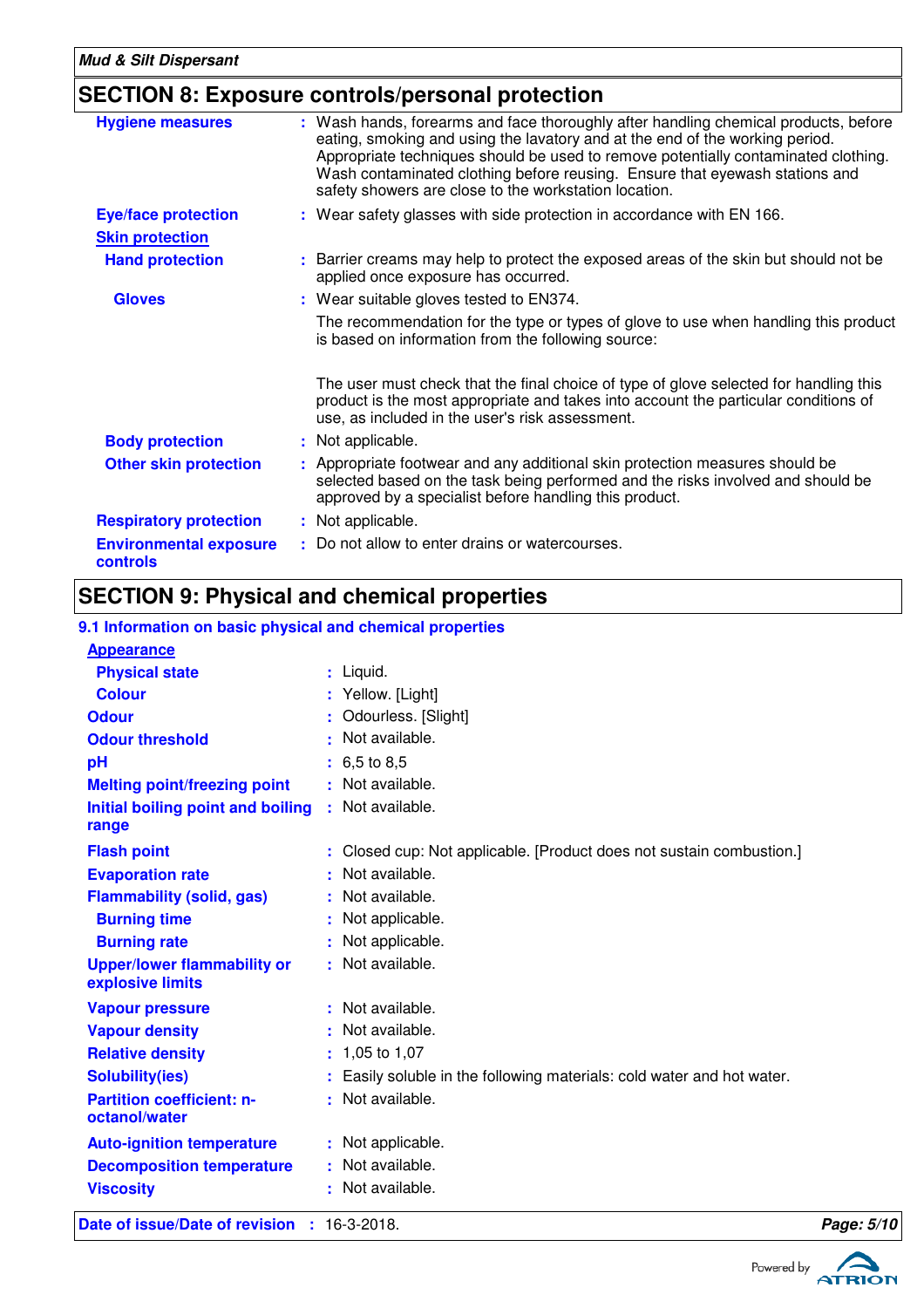## **SECTION 9: Physical and chemical properties**

| <b>Explosive properties</b> | : Not available. |
|-----------------------------|------------------|
| <b>Oxidising properties</b> | : Not available. |

### **9.2 Other information**

No additional information.

| <b>SECTION 10: Stability and reactivity</b>     |                                                                                                                                     |  |  |
|-------------------------------------------------|-------------------------------------------------------------------------------------------------------------------------------------|--|--|
| <b>10.1 Reactivity</b>                          | : No specific test data related to reactivity available for this product or its ingredients.                                        |  |  |
| <b>10.2 Chemical stability</b>                  | : Stable under recommended storage and handling conditions (see section 7).                                                         |  |  |
| 10.3 Possibility of<br>hazardous reactions      | : Under normal conditions of storage and use, hazardous reactions will not occur.                                                   |  |  |
| <b>10.4 Conditions to avoid</b>                 | : When exposed to high temperatures may produce hazardous decomposition<br>products.                                                |  |  |
| 10.5 Incompatible materials                     | : Keep away from the following materials to prevent strong exothermic reactions:<br>oxidising agents, strong alkalis, strong acids. |  |  |
| <b>10.6 Hazardous</b><br>decomposition products | : Under normal conditions of storage and use, hazardous decomposition products<br>should not be produced.                           |  |  |

## **SECTION 11: Toxicological information**

### **11.1 Information on toxicological effects**

There are no data available on the preparation itself. The preparation is not classified as dangerous according to Directive 1999/45/EC and its amendments.

Repeated or prolonged contact with the preparation may cause removal of natural fat from the skin, resulting in nonallergic contact dermatitis and absorption through the skin.

If splashed in the eyes, the liquid may cause irritation and reversible damage.

| <b>Acute toxicity</b>                                     |                  |
|-----------------------------------------------------------|------------------|
| <b>Conclusion/Summary</b>                                 | : Not available. |
| <b>Acute toxicity estimates</b>                           |                  |
| Not available.                                            |                  |
| <b>Irritation/Corrosion</b>                               |                  |
| <b>Conclusion/Summary</b>                                 | : Not available. |
| <b>Sensitisation</b>                                      |                  |
| <b>Conclusion/Summary</b>                                 | : Not available. |
| <b>Mutagenicity</b>                                       |                  |
| <b>Conclusion/Summary</b>                                 | : Not available. |
| <b>Carcinogenicity</b>                                    |                  |
| <b>Conclusion/Summary</b>                                 | : Not available. |
| <b>Reproductive toxicity</b>                              |                  |
| <b>Conclusion/Summary</b>                                 | : Not available. |
| <b>Teratogenicity</b>                                     |                  |
| <b>Conclusion/Summary</b>                                 | : Not available. |
| <b>Specific target organ toxicity (single exposure)</b>   |                  |
| Not available.                                            |                  |
| <b>Specific target organ toxicity (repeated exposure)</b> |                  |

**Date of issue/Date of revision : 16-3-2018. Page: 6/10 Page: 6/10** 

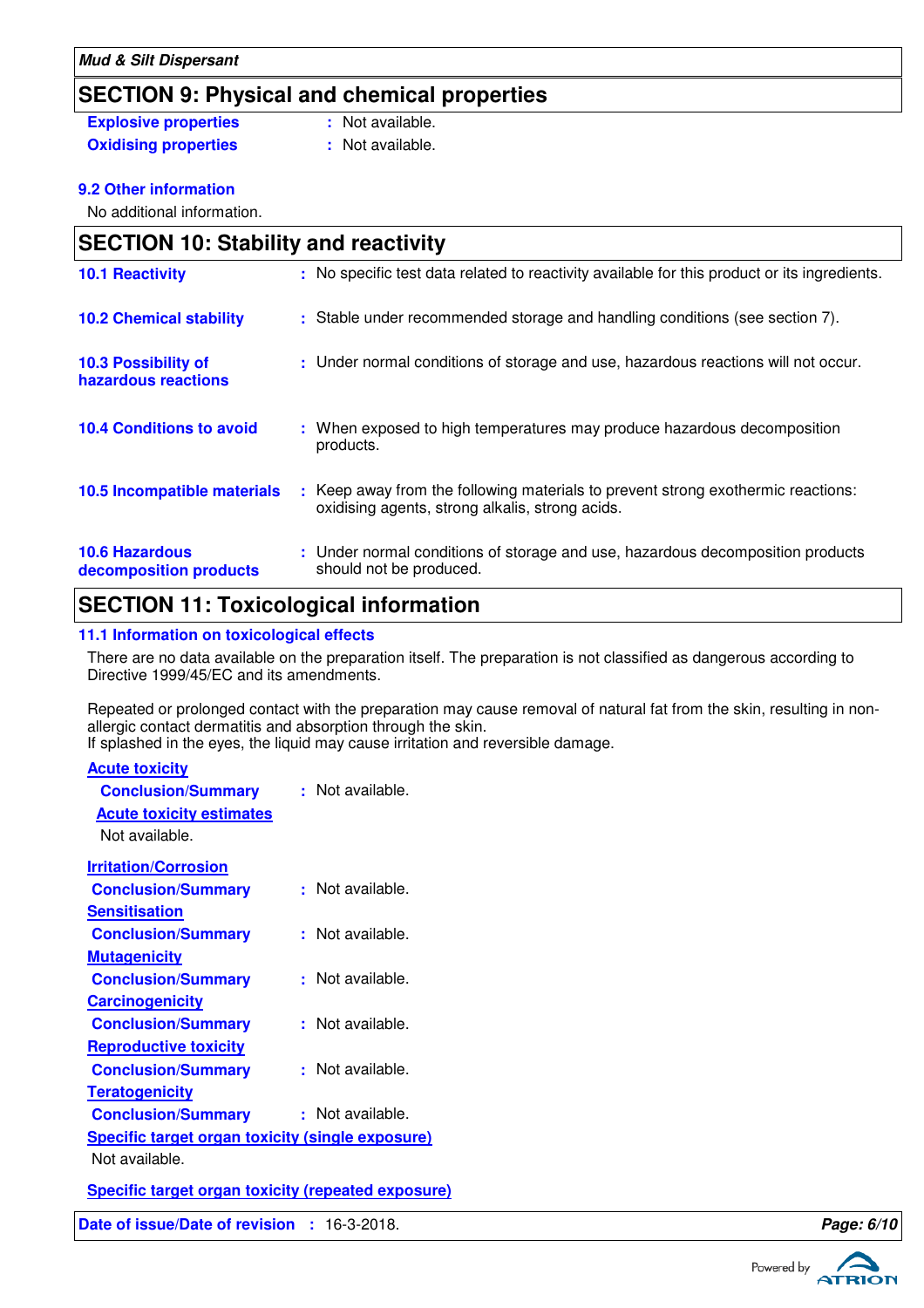## **SECTION 11: Toxicological information**

Not available.

### **Aspiration hazard**

Not available.

**Other information :** : Not available.

## **SECTION 12: Ecological information**

### **12.1 Toxicity**

There are no data available on the preparation itself. Do not allow to enter drains or watercourses.

The preparation has been assessed following the conventional method of the Dangerous Preparations Directive 1999/45/EC and is not classified as dangerous for the environment.

**Conclusion/Summary :** Not available.

### **12.2 Persistence and degradability**

**Conclusion/Summary :** Not available.

### **12.3 Bioaccumulative potential**

| <b>Product/ingredient name</b> LogP <sub>ow</sub> | <b>BCF</b> | Potential |
|---------------------------------------------------|------------|-----------|
| Liquid Coagulant                                  |            | i Iow     |

| 12.4 Mobility in soil                            |                  |
|--------------------------------------------------|------------------|
| <b>Soil/water partition</b><br>coefficient (Koc) | : Not available. |
| <b>Mobility</b>                                  | : Not available. |

| 12.5 Results of PBT and vPvB assessment |                   |  |  |
|-----------------------------------------|-------------------|--|--|
| <b>PBT</b>                              | : Not applicable. |  |  |
| vPvB                                    | : Not applicable. |  |  |

**12.6 Other adverse effects** : No known significant effects or critical hazards.

## **SECTION 13: Disposal considerations**

The information in this section contains generic advice and guidance. The list of Identified Uses in Section 1 should be consulted for any available use-specific information provided in the Exposure Scenario(s).

Do not allow to enter drains or watercourses. Dispose of according to all federal, state and local applicable regulations.

### **13.1 Waste treatment methods**

| <b>Product</b>             |                                                                                                                                                                                                                                                                                                                                                                                                                                                                                                                                                               |
|----------------------------|---------------------------------------------------------------------------------------------------------------------------------------------------------------------------------------------------------------------------------------------------------------------------------------------------------------------------------------------------------------------------------------------------------------------------------------------------------------------------------------------------------------------------------------------------------------|
| <b>Methods of disposal</b> | : The generation of waste should be avoided or minimised wherever possible.<br>Significant quantities of waste product residues should not be disposed of via the<br>foul sewer but processed in a suitable effluent treatment plant. Dispose of surplus<br>and non-recyclable products via a licensed waste disposal contractor. Disposal of<br>this product, solutions and any by-products should at all times comply with the<br>requirements of environmental protection and waste disposal legislation and any<br>regional local authority requirements. |
| <b>Hazardous waste</b>     | : Within the present knowledge of the supplier, this product is not regarded as<br>hazardous waste, as defined by EU Directive 91/689/EEC.                                                                                                                                                                                                                                                                                                                                                                                                                    |
| <b>Packaging</b>           |                                                                                                                                                                                                                                                                                                                                                                                                                                                                                                                                                               |

**Date of issue/Date of revision : 16-3-2018. Page:** 7.100. **Page:** 7.100. **Page:** 7.100. **Page:** 7.100. **Page:** 7.100. **Page:** 7.100. **Page:** 7.100. **Page:** 7.100. **Page:** 7.100. **Page:** 7.100. **Page:** 7.100. **Page:** 7.1



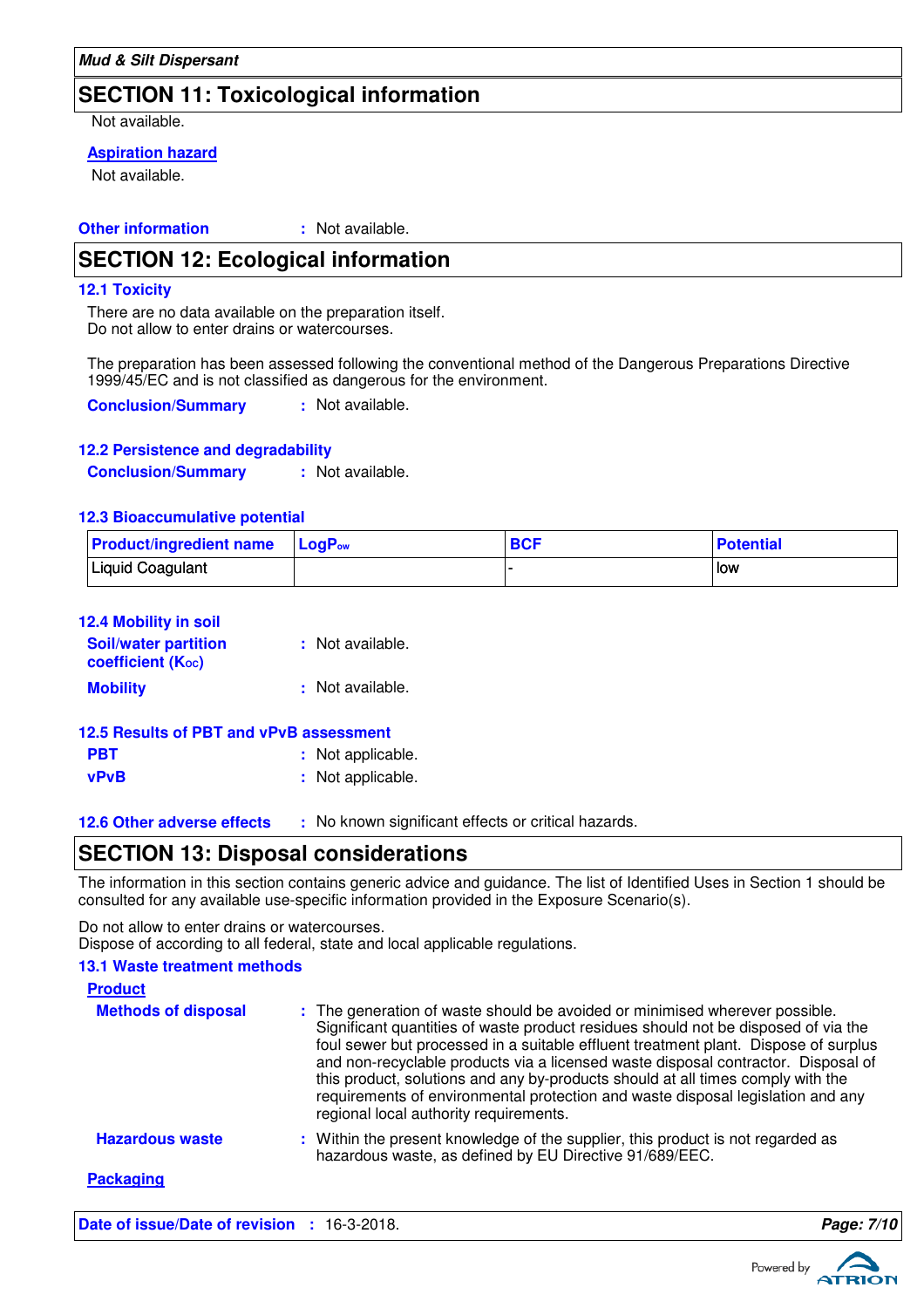## **SECTION 13: Disposal considerations**

| <b>Methods of disposal</b> | : The generation of waste should be avoided or minimised wherever possible. Waste<br>packaging should be recycled. Incineration or landfill should only be considered<br>when recycling is not feasible.                                  |
|----------------------------|-------------------------------------------------------------------------------------------------------------------------------------------------------------------------------------------------------------------------------------------|
| <b>Special precautions</b> | : This material and its container must be disposed of in a safe way. Empty containers<br>or liners may retain some product residues. Avoid dispersal of spilt material and<br>runoff and contact with soil, waterways, drains and sewers. |

## **SECTION 14: Transport information**

|                                                       | <b>ADR/RID</b>                                                                                                                                                                                                                               | <b>ADN/ADNR</b>                                                                                                                                                                                                                              | <b>IMDG</b>                                                                                                                                                                                                                                  | <b>IATA</b>                                                                                                                                                                                                                                  |
|-------------------------------------------------------|----------------------------------------------------------------------------------------------------------------------------------------------------------------------------------------------------------------------------------------------|----------------------------------------------------------------------------------------------------------------------------------------------------------------------------------------------------------------------------------------------|----------------------------------------------------------------------------------------------------------------------------------------------------------------------------------------------------------------------------------------------|----------------------------------------------------------------------------------------------------------------------------------------------------------------------------------------------------------------------------------------------|
| 14.1 UN number                                        | Not regulated.                                                                                                                                                                                                                               | Not regulated.                                                                                                                                                                                                                               | Not regulated.                                                                                                                                                                                                                               | Not regulated.                                                                                                                                                                                                                               |
| 14.2 UN proper<br>shipping name                       |                                                                                                                                                                                                                                              |                                                                                                                                                                                                                                              |                                                                                                                                                                                                                                              |                                                                                                                                                                                                                                              |
| <b>14.3 Transport</b><br>hazard class(es)             |                                                                                                                                                                                                                                              |                                                                                                                                                                                                                                              |                                                                                                                                                                                                                                              |                                                                                                                                                                                                                                              |
| 14.4 Packing<br>group                                 |                                                                                                                                                                                                                                              |                                                                                                                                                                                                                                              |                                                                                                                                                                                                                                              |                                                                                                                                                                                                                                              |
| 14.5<br><b>Environmental</b><br>hazards               | No.                                                                                                                                                                                                                                          | No.                                                                                                                                                                                                                                          | No.                                                                                                                                                                                                                                          | No.                                                                                                                                                                                                                                          |
| <b>14.6 Special</b><br>precautions for<br><b>user</b> | <b>Transport within</b><br>user's premises:<br>always transport in<br>closed containers that<br>are upright and<br>secure. Ensure that<br>persons transporting<br>the product know what<br>to do in the event of an<br>accident or spillage. | <b>Transport within</b><br>user's premises:<br>always transport in<br>closed containers that<br>are upright and<br>secure. Ensure that<br>persons transporting<br>the product know what<br>to do in the event of an<br>accident or spillage. | <b>Transport within</b><br>user's premises:<br>always transport in<br>closed containers that<br>are upright and<br>secure. Ensure that<br>persons transporting<br>the product know what<br>to do in the event of an<br>accident or spillage. | <b>Transport within</b><br>user's premises:<br>always transport in<br>closed containers that<br>are upright and<br>secure. Ensure that<br>persons transporting<br>the product know what<br>to do in the event of an<br>accident or spillage. |
| <b>Additional</b><br>information                      |                                                                                                                                                                                                                                              |                                                                                                                                                                                                                                              |                                                                                                                                                                                                                                              |                                                                                                                                                                                                                                              |

**14.7 Transport in bulk according to Annex II of MARPOL 73/78 and the IBC Code :** Not available.

## **SECTION 15: Regulatory information**

**15.1 Safety, health and environmental regulations/legislation specific for the substance or mixture EU Regulation (EC) No. 1907/2006 (REACH)**

**Annex XIV - List of substances subject to authorisation**

**Substances of very high concern**

None of the components are listed.

**Annex XVII - Restrictions : Not applicable.** 

**on the manufacture, placing on the market and**

**use of certain dangerous**

**substances, mixtures and**

**articles**

**Date of issue/Date of revision :** 16-3-2018. **Page: 8/10**

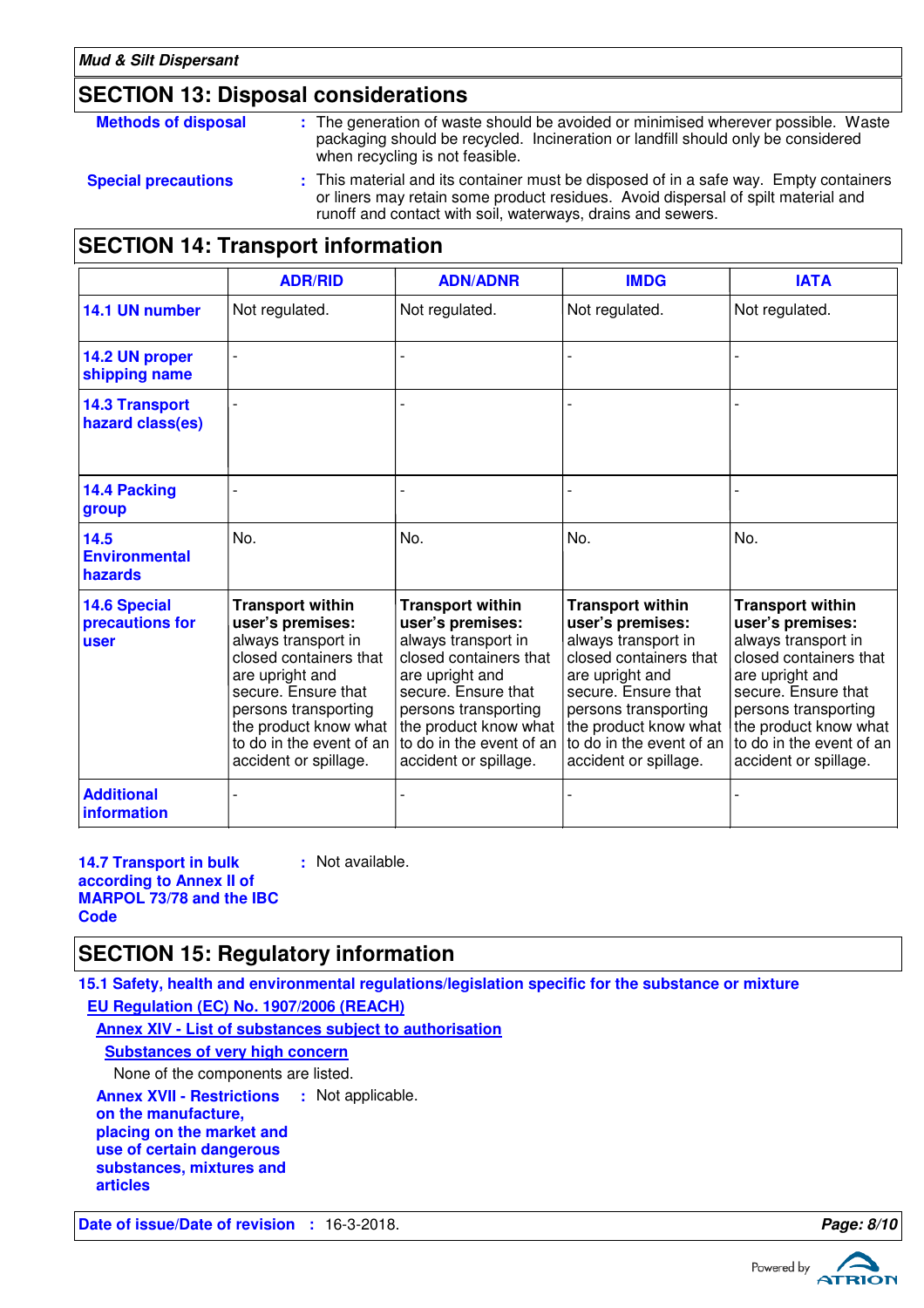## **SECTION 15: Regulatory information**

| <b>Other EU regulations</b>                                                        |                                                                                                                                                                                                                                                                                                     |
|------------------------------------------------------------------------------------|-----------------------------------------------------------------------------------------------------------------------------------------------------------------------------------------------------------------------------------------------------------------------------------------------------|
| <b>VOC for Ready-for-Use</b><br><b>Mixture</b>                                     | : Not applicable.                                                                                                                                                                                                                                                                                   |
| <b>Europe inventory</b>                                                            | : All components are listed or exempted.                                                                                                                                                                                                                                                            |
| <b>Black List Chemicals</b>                                                        | : Not listed                                                                                                                                                                                                                                                                                        |
| <b>Priority List Chemicals</b>                                                     | : Not listed                                                                                                                                                                                                                                                                                        |
| <b>Integrated pollution</b><br>prevention and control<br>list (IPPC) - Air         | : Not listed                                                                                                                                                                                                                                                                                        |
| <b>Integrated pollution</b><br>prevention and control<br>list (IPPC) - Water       | : Not listed                                                                                                                                                                                                                                                                                        |
| <b>Industrial use</b>                                                              | : The information contained in this safety data sheet does not constitute the user's<br>own assessment of workplace risks, as required by other health and safety<br>legislation. The provisions of the national health and safety at work regulations apply<br>to the use of this product at work. |
| <b>International regulations</b>                                                   |                                                                                                                                                                                                                                                                                                     |
| <b>Chemical Weapons</b><br><b>Convention List Schedule I</b><br><b>Chemicals</b>   | : Not listed                                                                                                                                                                                                                                                                                        |
| <b>Chemical Weapons</b><br><b>Convention List Schedule II</b><br><b>Chemicals</b>  | : Not listed                                                                                                                                                                                                                                                                                        |
| <b>Chemical Weapons</b><br><b>Convention List Schedule III</b><br><b>Chemicals</b> | : Not listed                                                                                                                                                                                                                                                                                        |
| <b>15.2 Chemical Safety</b><br>Assessment                                          | This product contains substances for which Chemical Safety Assessments are still<br>required.                                                                                                                                                                                                       |

## **SECTION 16: Other information**

**CEPE code :** 7

 $\nabla$  Indicates information that has changed from previously issued version.

| <b>Abbreviations and</b> | $:$ ATE = Acute Toxicity Estimate                                             |
|--------------------------|-------------------------------------------------------------------------------|
| acronyms                 | CLP = Classification, Labelling and Packaging Regulation [Regulation (EC) No. |
|                          | 1272/2008]                                                                    |
|                          | DNEL = Derived No Effect Level                                                |
|                          | EUH statement = CLP-specific Hazard statement                                 |
|                          | PNEC = Predicted No Effect Concentration                                      |
|                          | $RRN = REACH$ Registration Number                                             |

**Procedure used to derive the classification according to Regulation (EC) No. 1272/2008 [CLP/GHS]**

| <b>Classification</b> | <b>Justification</b> |
|-----------------------|----------------------|
| Not classified.       |                      |

| <b>Full text of abbreviated H</b><br><b>statements</b> | : Not applicable. |
|--------------------------------------------------------|-------------------|
| <b>Full text of classifications</b><br>[CLP/GHS]       | : Not applicable. |
| <b>Full text of abbreviated R</b><br>phrases           | : Not applicable. |
| <b>Full text of classifications</b><br>[DSD/DPD]       | : Not applicable. |
|                                                        |                   |

**Date of issue/Date of revision : 16-3-2018. Page: 9/10 Page: 9/10**